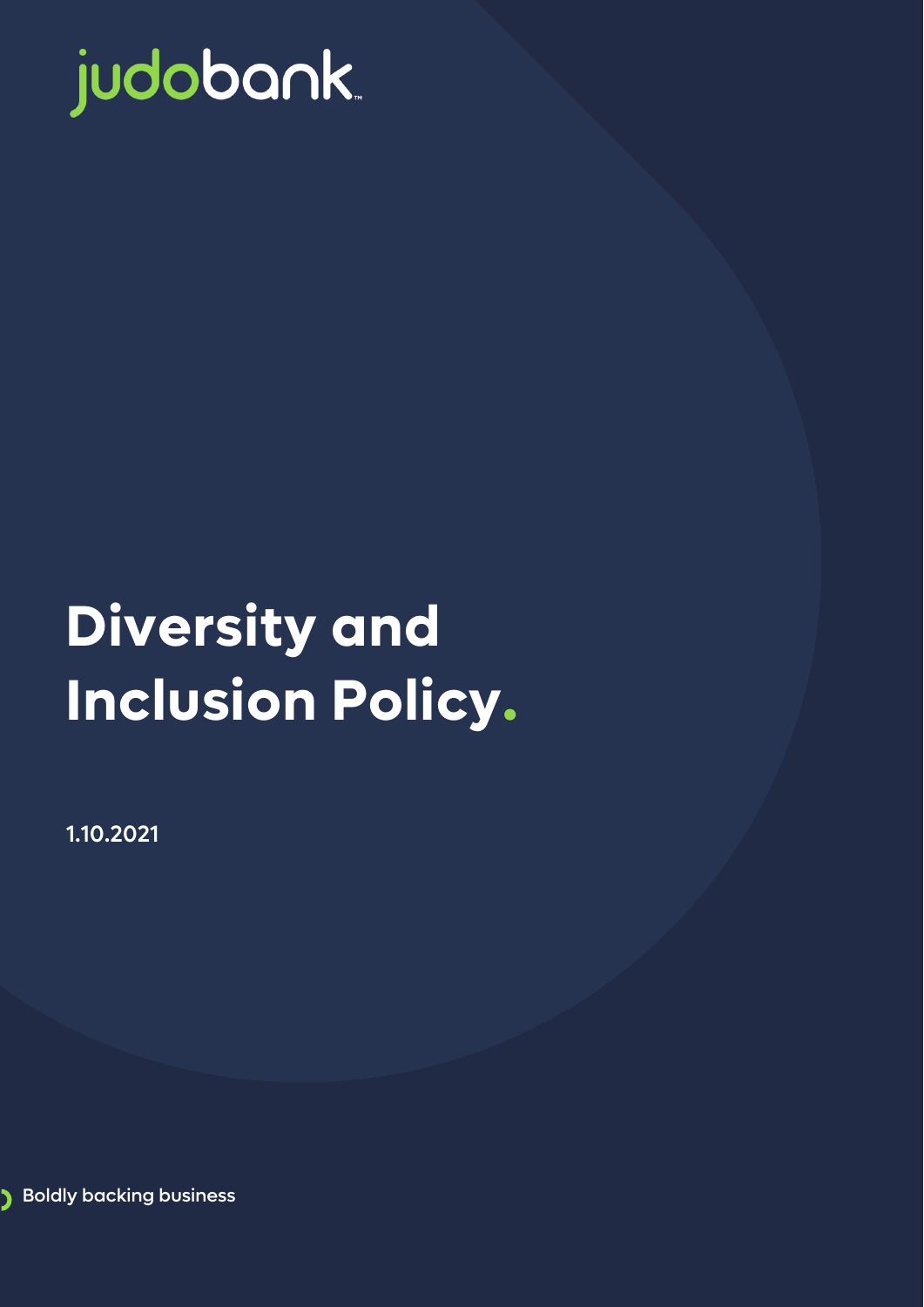#### judobank.

#### **Contents.**

| 1. | Introduction.                         |  |
|----|---------------------------------------|--|
|    | 2. Principles.                        |  |
| 3. | <b>Objectives.</b>                    |  |
| 4. | <b>Measures and Accountabilities.</b> |  |
| 5. | Review of the policy.                 |  |